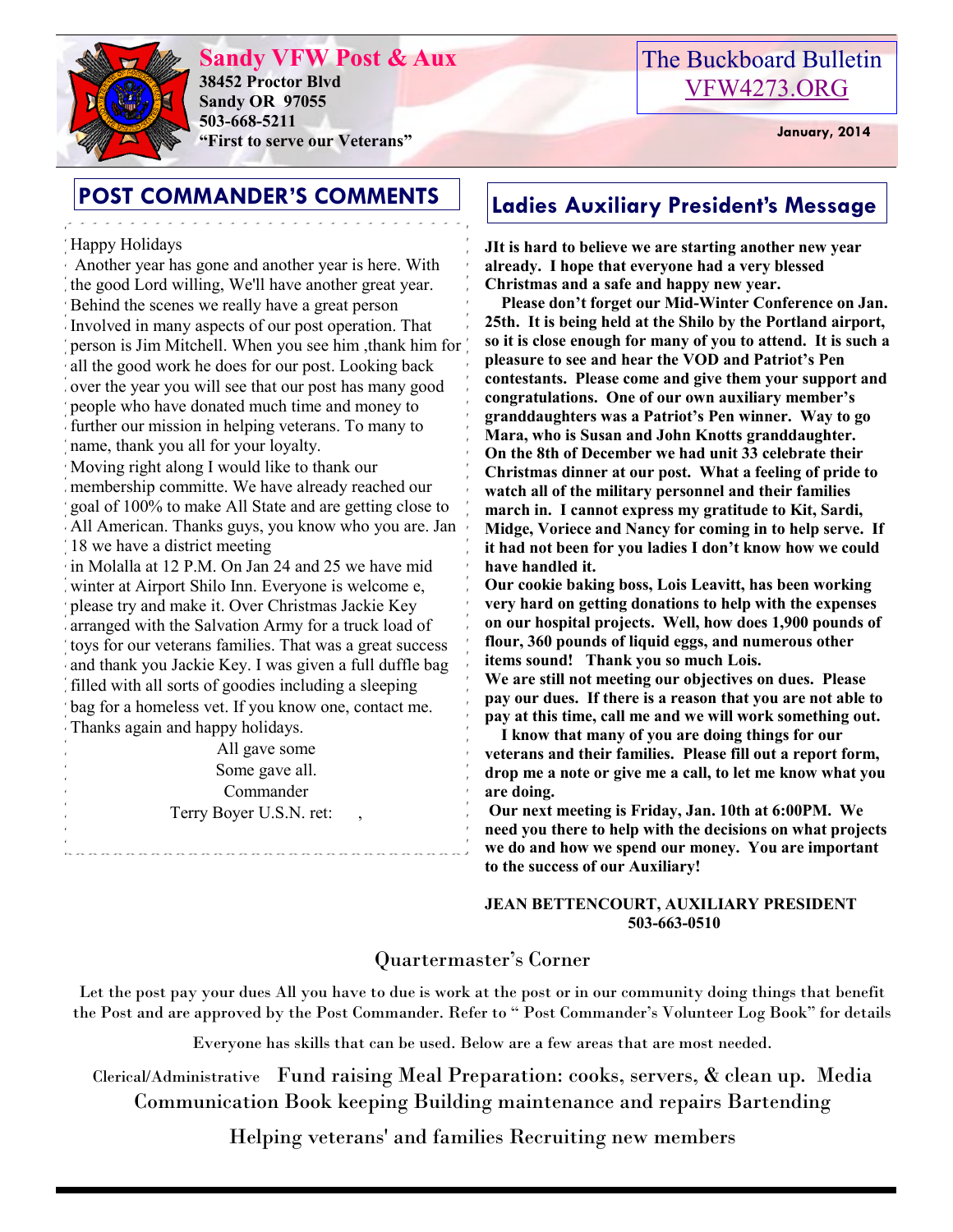## **Post Chaplin**

**Life member, Charles Jordan, is still struggling with his illness. Please keep him in your prayers as he continues to recover at the VA hospital.**

**I hope that everyone had a wonderful holiday season, and that the coming year will continue to bring lots of joy and happiness into your lives**

**"All flesh is like grass and all its glory like the flower of grass. The grass withers , and the flower falls, but the word of the lord remains forever."**

 **1 Peter 1:24** 

**E-Mail gareth2002@frontier.com**

#### **AUXILARY CHAPLAIN**

**Millie Lenz was hospitalized for a short time, but is now back home at Avamere and walking and doing well.**

**Gloria Hooper passed away on November 30th. She was a life member of our Auxiliary and an Auxiliary member for the majority of her life. A memorial was held at the foster care home where she lived and another memorial for the family will be held next July at the beach. Gloria enjoyed crocheting booties and blankets for the** 

**Mt Hood Hospital children's ward. Our condolences go out to her daughter, Kate Lewis, and the rest of her family.**

**Judy Gasco** 

 **503-668-3748**

## **Canteen Corner**

Well, the year is gone and the new one is beginning. Time sure passes fast.

I hope last year was kind and fair to everyone.

This month we are still figuring out Sundays… If more members don't start coming for breakfast, it could be cancelled .Its not worth the time and effort preparing it for the few who do show up. So get your bums down here. There very good and at \$5.00, it's a steel.

Karaoke is really starting to become a whole bunch of fun, if you haven't joined us, you really should.

Wii bowling is becoming popular , And I have to say, there are a few getting some pretty high scores. Come down and throw a few balls.. Its a lot of fun.

Friday night dinners are working out nicely. You don't want to miss them either. Dinners are served from 5:00 till sold out or 8:00. which ever comes first.

We are offering our Hot Drinks/ winter warmers for a nice price all month. Try one, You will like it..

Remember, If you don't come in and see us, you wont be able to enjoy all the good times, good food, and good people. Jimmie

| <b>Bar Manager</b>                                                                                            |                                                                                               |  |                                                                                                      |                                                                                                                      |  |  |  |
|---------------------------------------------------------------------------------------------------------------|-----------------------------------------------------------------------------------------------|--|------------------------------------------------------------------------------------------------------|----------------------------------------------------------------------------------------------------------------------|--|--|--|
|                                                                                                               | Post Officers                                                                                 |  | <b>Ladies Auxiliary Officers</b>                                                                     |                                                                                                                      |  |  |  |
| Commander<br>Senior Vice Cmdr.<br>Junior Vice Cmdr<br>Chaplain<br>Quartermaster<br>Judge Advocate<br>Adjutant | Terry Boyer<br>James Mitchell<br>Tony Gibler<br>Melissa Samels<br>William Miller<br>John Lamb |  | President<br>Sr. Vice President<br>Jr. Vice President<br>Treasurer<br>Chaplain<br>Secretary<br>Guard | Jean Bettencourt<br>Dora Fitzpatrick<br>Wanda Michaels<br>Midge Wadkins<br>judy JGascon<br>Kay Gomes<br>Sardi Bowyer |  |  |  |
| Surgeon<br>1 year Trustee<br>2 year Trustee                                                                   | Merle Stewert<br>Bert Key                                                                     |  | Conductress                                                                                          | Voriece Blair                                                                                                        |  |  |  |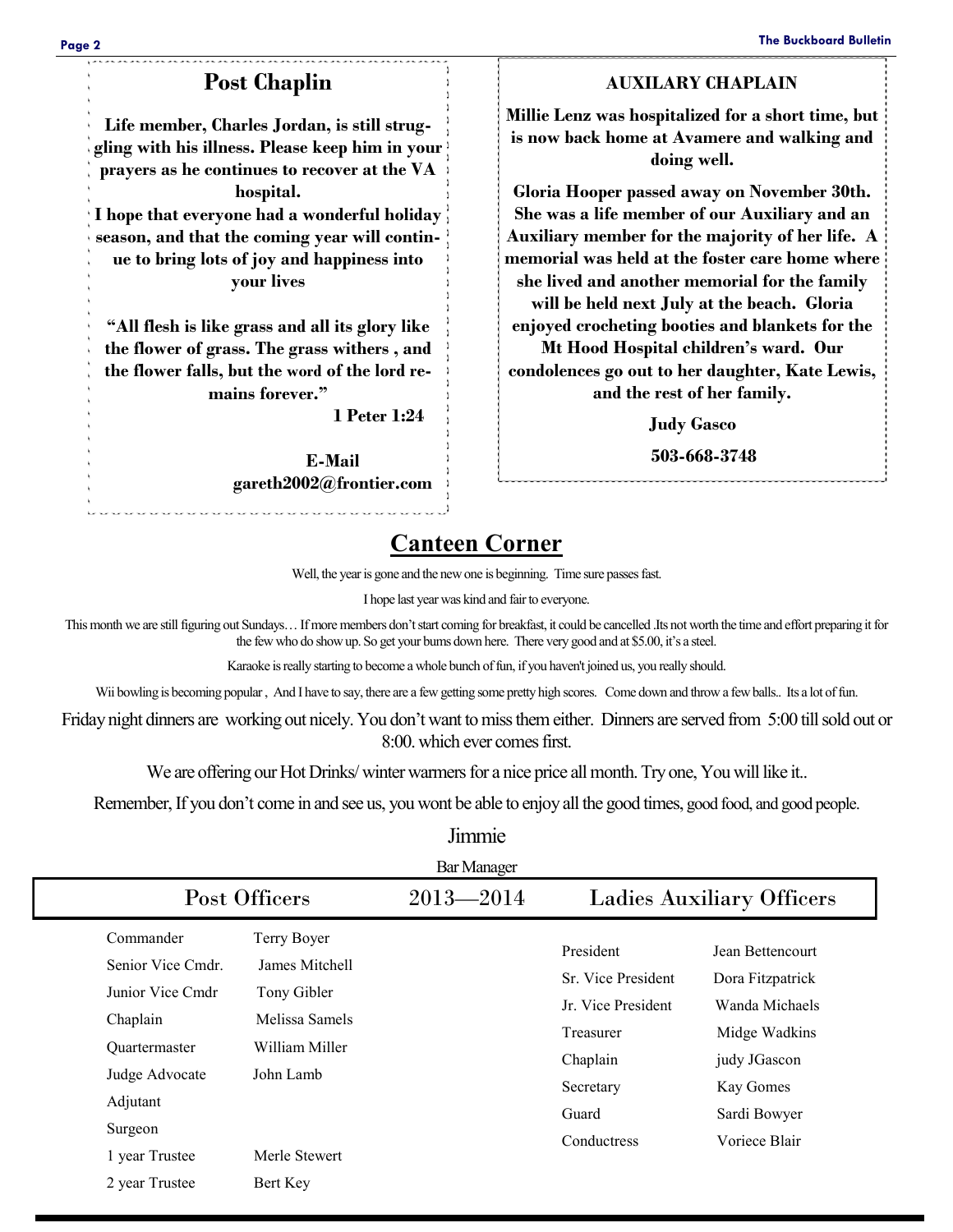#### **NOTE FROM VORIECE BLAIR, THE CANCER CHAIRMAN Page 3**

#### AFTER YEARS OF TELLING PEOPLE CHEMOTHERAPY IS THE ONLY WAY TO TRY AND ELIMINATE CAN-CER, JOHNS HOPKINS IS FINALLY STARTING TO TELL YOU THERE IS AN ALTERNATIVE WAY …

1. Every person has cancer cells in the body. These cancer cells do not show up in the standard tests until they have multiplied to a few billion. When doctors tell cancer patients that there are no more cancer cells in their bodies after treatment, it just means the tests are unable to detect the cancer cells because they have not reached the detectable size.

2. Cancer cells occur between 6 to more than 10 times in a person's lifetime.

3. When the person's immune system is strong the cancer cells will be destroyed and prevented from multiplyng.

4. When a person has cancer it indicates the person has multiple nutritional deficiencies. These could be due to genetic, environmental, food and lifestyle factors.

5. To overcome the multiple nutritional deficiencies, changing diet and supplements will strengthen the immune system.

6. Chemotherapy involves poisoning the rapidly-growing cancer cells and also destroys rapidly-growing healthy cells in the bone marrow, gastro-intestinal tract etc, and can cause organ damage, like liver, kidneys, heart, lungs etc.

7. Radiation while destroying cancer cells also burns, scars and damages healthy cells, tissues and organs.

8. Initial treatment with chemotherapy and radiation will often reduce tumor size.

9. When the body has too much toxic burden from chemotherapy and radiation the immune system is either compromised or destroyed, hence the person can succumb to various kinds of infections and complications.

10. Chemotherapy and radiation can cause cancer cells to mutate and become resistant and difficult to destroy. Surgery can also cause cancer cells to spread to other sites.

11. An effective way to battle cancer is to STARVE the cancer cells by not feeding it with foods it needs to multiple.

12. Meat protein is difficult to digest and requires a lot of digestive enzymes. Undigested meat remaining in the intestines will become putrified and leads to more toxic buildup.

13. Cancer cell walls have a tough protein covering. By refraining from or eating less meat it frees more enzymes to attack the protein walls of cancer cells and allows the body's killer cells to destroy the cancer cells.

14. Some supplements build up the immune system (IP6, Flor-ssence, Essiac, anti-oxidants, vitamins, minerals, EFAs etc.) to enable the body's own killer cells to destroy cancer cells. Other supplements like vitamin E are known to cause apoptosis, or programmed cell death, the body's normal method of disposing of damaged, unwanted, or unneeded cells.

15. Cancer is a disease of the mind, body, and spirit. A proactive and positive spirit will help the cancer warrior be a survivor. Anger, unforgiving and bitterness put the body into a stressful and acidic environment. Learn to have a loving and forgiving spirit. Learn to relax and enjoy life.

16. Cancer cells cannot thrive in an oxygenated environment. Exercising daily, and deep breathing help to get more oxygen down to the cellular level. Oxygen therapy is another means employed to destroy cancer cells.

What cancer cells feed on:

a. Sugar is a cancer-feeder. By cutting off sugar it cuts off one important food supply to the cancer cells. Note: Sugar substitutes like NutraSweet, Equal, Spoonful, etc are made with Aspartame and it is harmful. A better natural substitute would be Manuka honey or molasses but only in very small amounts. Table salt has a chemical added to make it white in colour. Better alternative is Bragg's aminos or sea salt.

b. Milk causes the body to produce mucus, especially in the gastro-intestinal tract. Cancer feeds on mucus. By cutting off milk and substituting with unsweetened soy milk, cancer cells will starved.

c. Cancer cells thrive in an acid environment. A meat-based diet is acidic and it is best to eat fish, and a little chicken rather than beef or pork. Meat also contains livestock antibiotics, growth hormones and parasites, which are all harmful, especially to people with cancer.

d. A diet made of 80% fresh vegetables and juice, whole grains, seeds, nuts and a little fruits help put the body into an alkaline environment. About 20% can be from cooked food including beans. Fresh vegetable juices provide live enzymes that are easily absorbed and reach down to cellular levels within 15 minutes t o nourish and enhance growth of healthy cells. To obtain live enzymes for building healthy cells try and drink fresh vegetable juice (most vegetables including bean sprouts) and eat some raw vegetables 2 or 3 times a day. Enzymes are destroyed at temperatures of 104 degrees F (40 degrees C).

e. Avoid coffee, tea, and chocolate, which have high caffeine. Green tea is a better alternative and has cancer-fighting properties. Water–best to drink purified water, or filtered, to avoid known toxins and heavy metals in tap water. Distilled water is acidic, avoid it.

NOTE FROM VORIECE BLAIR, THE CANCER CHAIRMAN